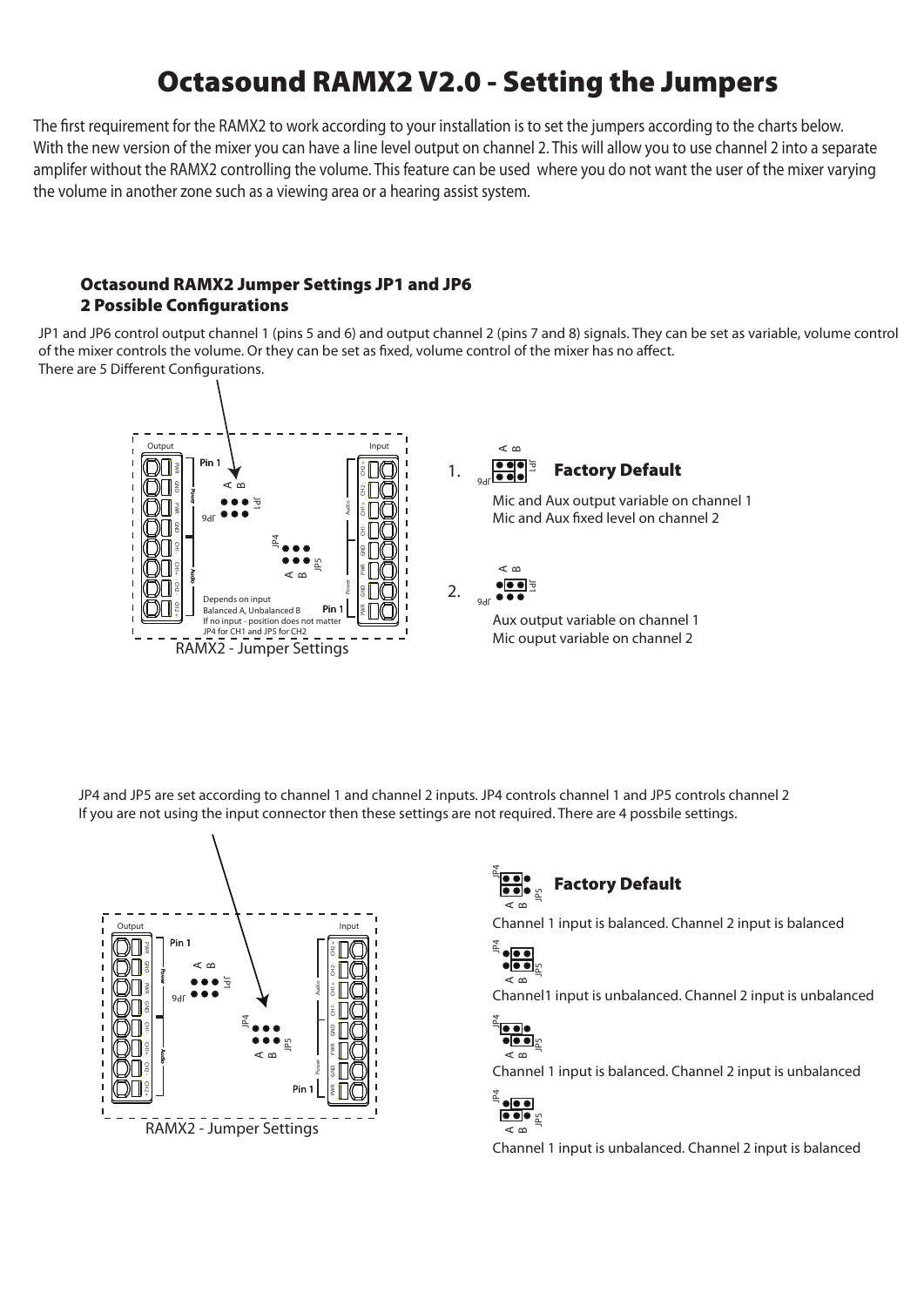To take full advantage of the feature set provided by the Octasound RAMX2 it is recommended to use CAT5 for wiring. Other methods will restrict the full capability. See page 2 and 3 for alternate wiring methods.

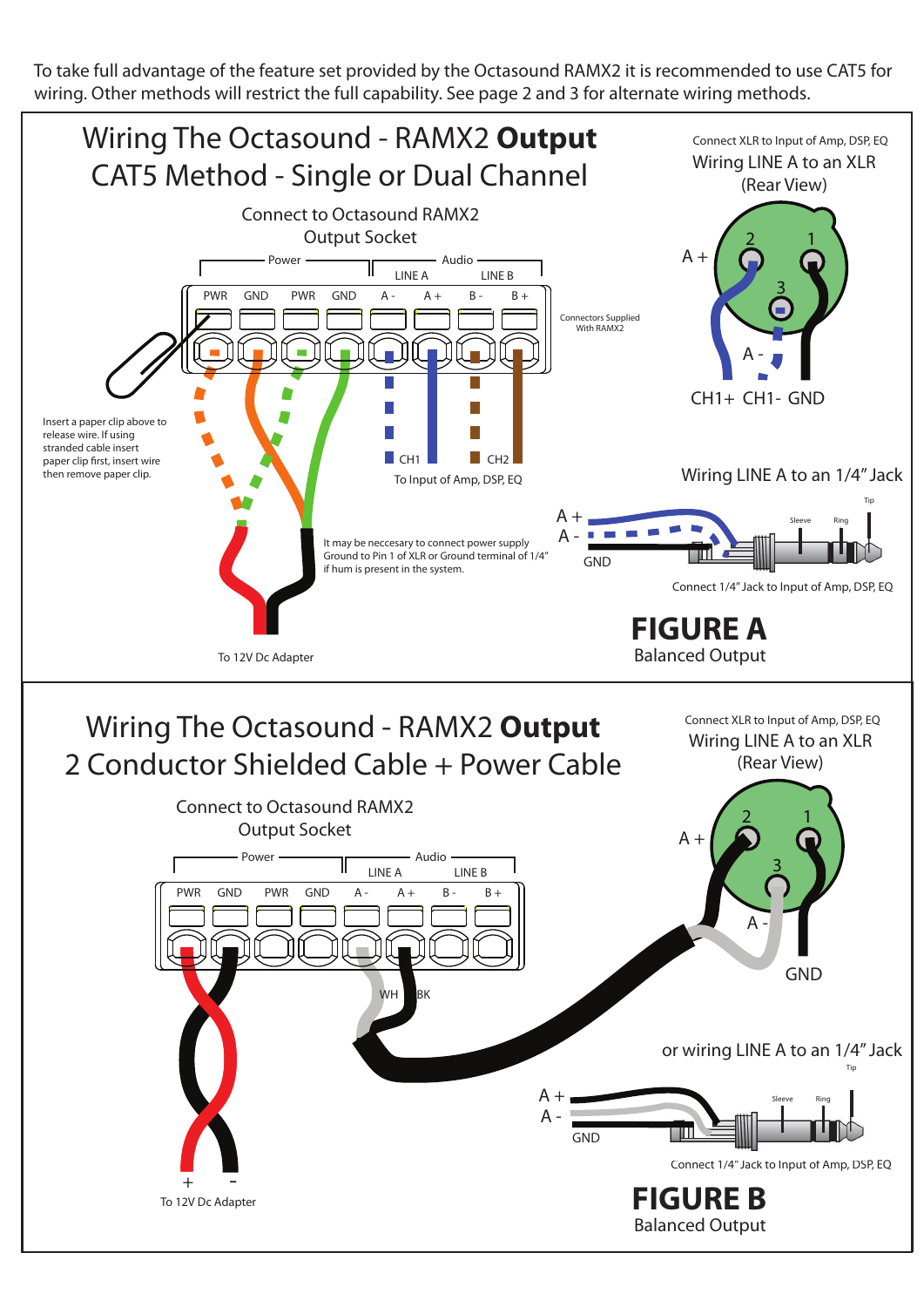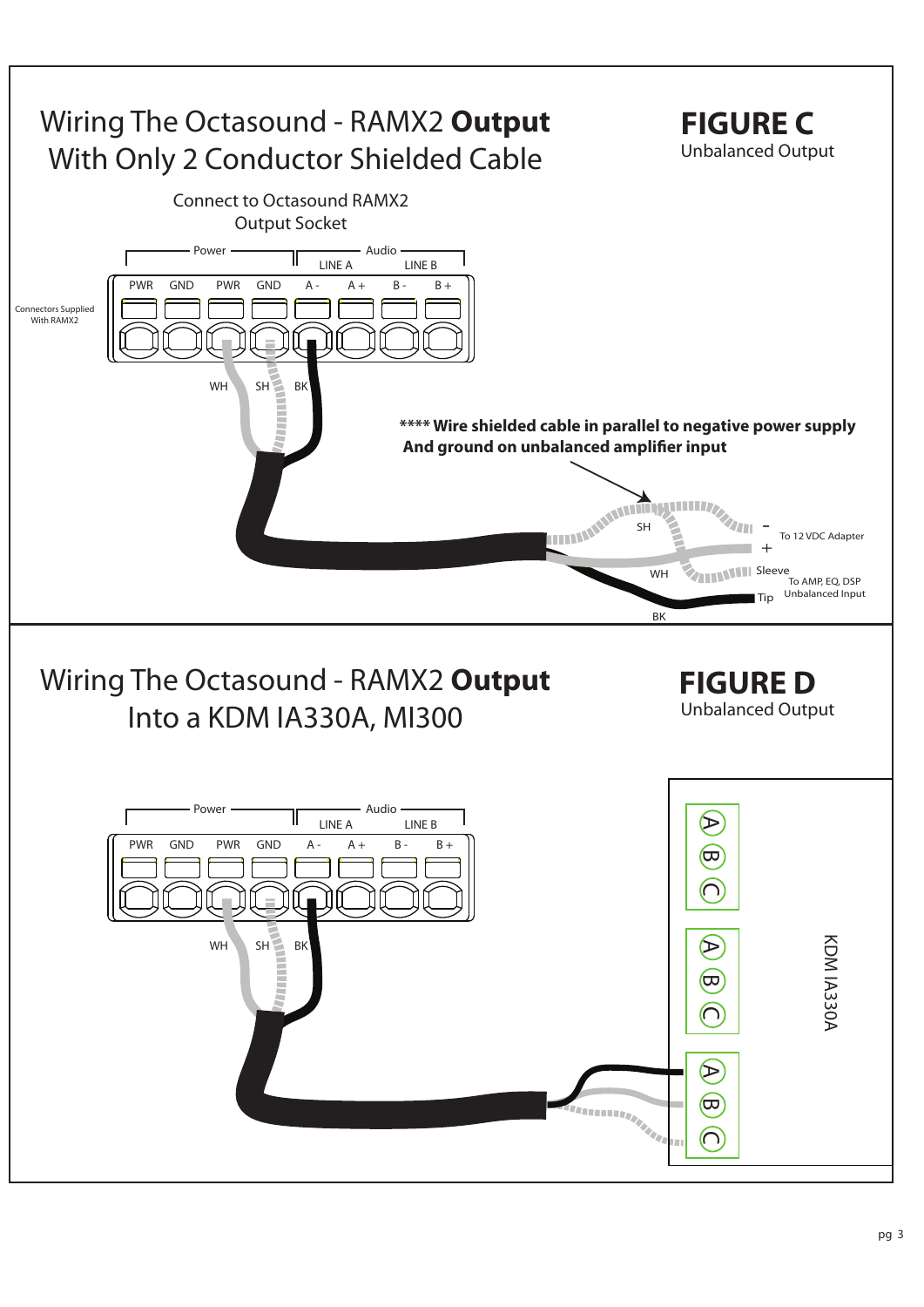## Daisy Chaining the Octasound - RAMX2 Using Cat 5 Cable

\*\*\*\* If you require separation of Aux to CH1 and MIC to CH2 - JP1 must be in the B position on all RAMX2 Mixers



Refer to Figure A ,B or C for Choosing an Output Wiring Method to Amp, EQ, DSP. Primary RAMX2 must be powered.





Refer to Figure A ,B, C or D for Choosing an Output Wiring Method to Amp, EQ, DSP. Primary RAMX2 must be powered.

Daisy Chaining the RAMX2 Using Twisted Pair Shield Cable



Refer to Figure A ,B, C or D for Choosing an Output Wiring Method to Amp, EQ, DSP. Primary RAMX2 must be powered.